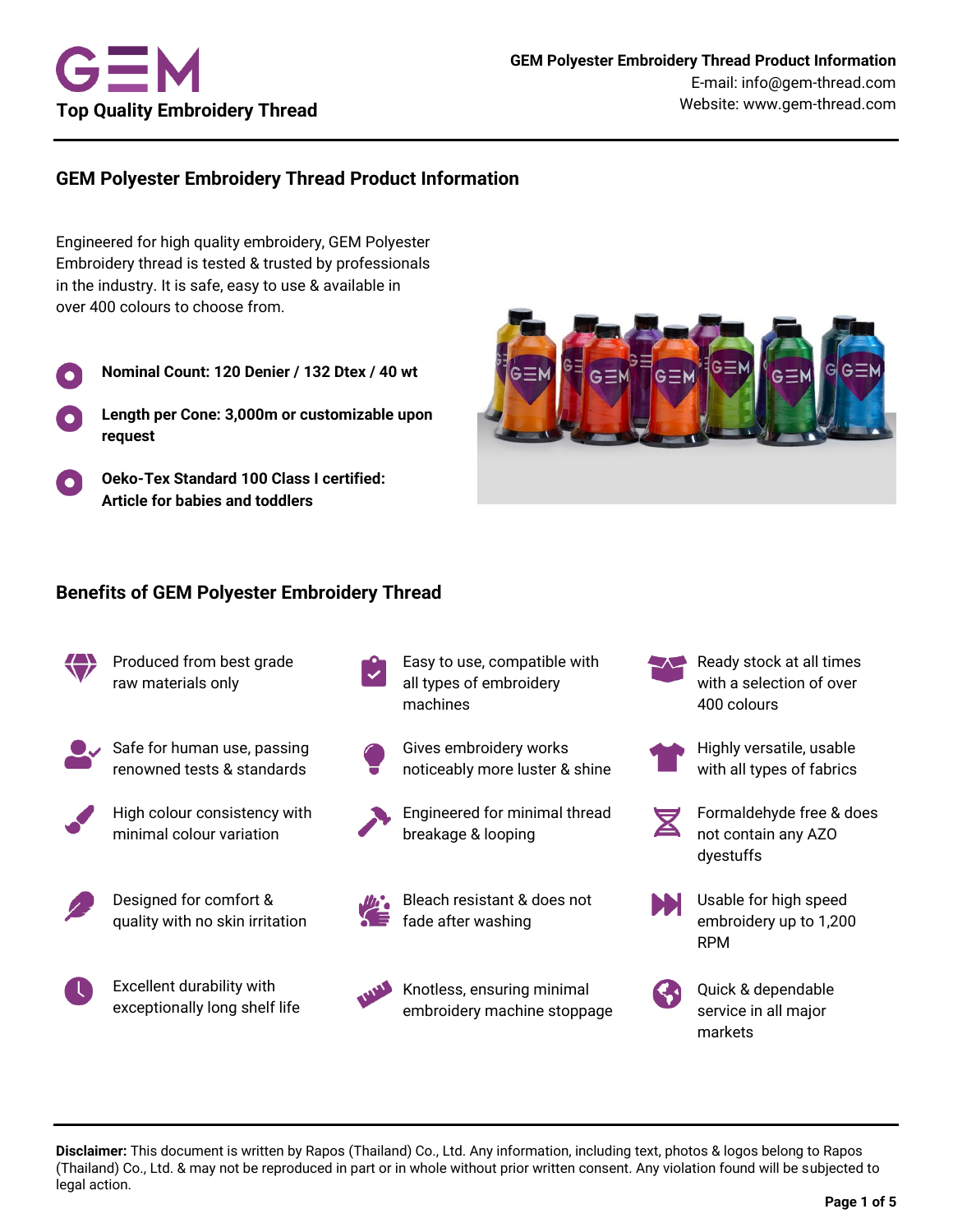# **Technical Information**

| <b>Nominal Count</b>            | 120 Denier / 132 Dtex / No. 24 / 27 Tex |
|---------------------------------|-----------------------------------------|
| <b>Ply</b>                      | 2                                       |
| <b>Twist per Meter (TPM)</b>    | 550 Z                                   |
| <b>Knots per Cone</b>           | Knotless                                |
| <b>Embroidery Speeds</b>        | Up to 1,000 - 1,200 RPM                 |
| <b>Strength Average</b>         | 35 cN/Tex, 4 g/Denier (800 cN, 860 g)   |
| <b>Elongation Average</b>       | $30 - 35%$                              |
| <b>Shrinkage at Boiling</b>     | $< 0.5\%$                               |
| Shrinkage at Heat Setting 180°C | $< 0.5\%$                               |
| <b>Friction</b>                 | $< 80$ F/cN, Wav $< 30$                 |
| $Stick - Slip$                  | $< 50$ F/cN, Wav $< 10$                 |

# **Packaging Information**

| <b>Yarn Length / Cone</b> | $3,000 \; \text{m}$                           | <b>Carton Dimension</b>       | 56.5 cm x 31 cm x 24 cm |
|---------------------------|-----------------------------------------------|-------------------------------|-------------------------|
| <b>Cone Dimension</b>     | 6.5 cm x 6.5 cm x 10.5 cm Carton Gross Weight |                               | 13.25 kg                |
| <b>Cone Gross Weight</b>  | 100 g                                         | <b>Cones/CBM</b>              | 2,640 cones             |
| <b>Cones / Box</b>        | 12 cones                                      | <b>Cones/20' Container</b>    | 79,200 cones            |
| <b>Box Dimension</b>      | 30 cm x 11 cm x 11 cm                         | <b>Cones/40' Container</b>    | 176,880 cones           |
| <b>Box Gross Weight</b>   | $1.30$ kg                                     | <b>Cones/40' HC Container</b> | 190,080 cones           |
| <b>Boxes / Carton</b>     | 10 boxes                                      |                               |                         |

**Remarks:** Actual packaging information may vary slightly from the above information within tolerable range due to various production factors.

# **Production Lead Time**

| <b>Quantity / Item</b>  | <b>GEM Polyester Embroidery Thread</b><br>(3,000m) | <b>GEM Polyester Embroidery Thread</b><br>(Custom Colour, Size or OEM) |  |
|-------------------------|----------------------------------------------------|------------------------------------------------------------------------|--|
| < 20,000 Cones          | Ready stock                                        | Upon discussion                                                        |  |
| $20,001 - 50,000$ Cones | Ready stock $-14$ days                             | Upon discussion                                                        |  |
| > 50,001 Cones          | $14 - 21$ days                                     | Upon discussion                                                        |  |

**Remarks:** The above production times serve only as an estimation & guideline. Actual production may vary depending on production schedule, order forecast & complexity of special specifications among other factors.

**Disclaimer:** This document is written by Rapos (Thailand) Co., Ltd. Any information, including text, photos & logos belong to Rapos (Thailand) Co., Ltd. & may not be reproduced in part or in whole without prior written consent. Any violation found will be subjected to legal action.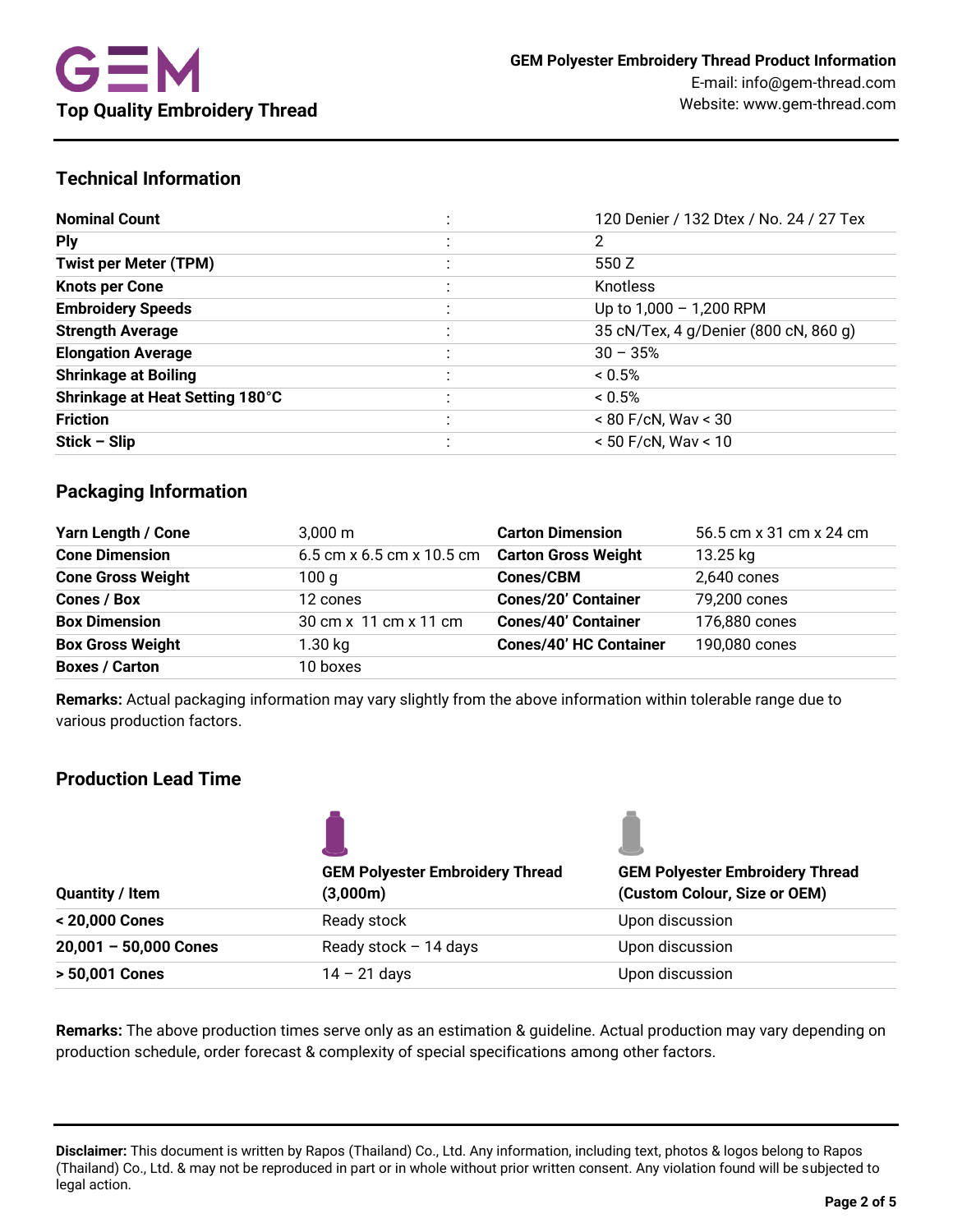## **Colour Fastness**

| Washing                          | 4C, 4S       | ISO 105 C06 C25 (60°C) |
|----------------------------------|--------------|------------------------|
| <b>Rubbing Wet, Dry</b>          | $4C, 3 - 4S$ | ISO 105 X12            |
| Water                            | 4C, S        | ISO 105 E01            |
| <b>To Perspiration</b>           | 4C, S        | ISO 105 E04            |
| <b>To Light</b>                  | 4C           | ISO 105 B02            |
| <b>To Sea Water</b>              | 4C, S        | ISO 105 E02            |
| <b>To Acetone</b>                | Yes          | ISO 105 X05            |
| <b>To Yellowing</b>              | 4C           | <b>M&amp;S C20B</b>    |
| <b>To Hypochlorite Bleaching</b> | 4C, 4C       | 120 105 N01            |
| <b>To Chlorinated Water</b>      | 4C           | ISO 105 E03            |
| To Ironing                       | 4C           | ISO 105 X11            |
| <b>To Dry Cleaning</b>           | 4C           | ISO 105 D01            |
| <b>To Dry Heat Setting</b>       | 4C, 4S       | ISO 105 P01 (150°C)    |
| <b>Control pH</b>                | $4.5 - 7$    | $AATCC - 81$           |

## **Care Instructions**

### **Regular Washing**

For best results, wash with a mild laundering agent at 60°C

No rubbing, especially for red embroidery threads

Wash off any powder on fabric using cold to moderate temperature water before regular washing

After washing, rinse immediately with cold water to remove any remaining detergent

To avoid cross staining, never leave wet articles piled together

Pretesting is to be conducted if stain removers are to be used

### **Ironing**

Embroidered fabrics should always be ironed on the back

When using a steam iron, set to low temperature

It is recommended to iron embroidery between two layers of cloth

### **Dry Cleaning**

GEM Polyester Embroidery Thread may be dry cleaned with commercial dry cleaning fluids. However, pretesting for suitability is highly recommended

### **Storage**

For best performance, store GEM Polyester Embroidery Thread away from open flames, heat, humidity, sunlight & extreme temperatures. Keep away from children

**Disclaimer:** This document is written by Rapos (Thailand) Co., Ltd. Any information, including text, photos & logos belong to Rapos (Thailand) Co., Ltd. & may not be reproduced in part or in whole without prior written consent. Any violation found will be subjected to legal action.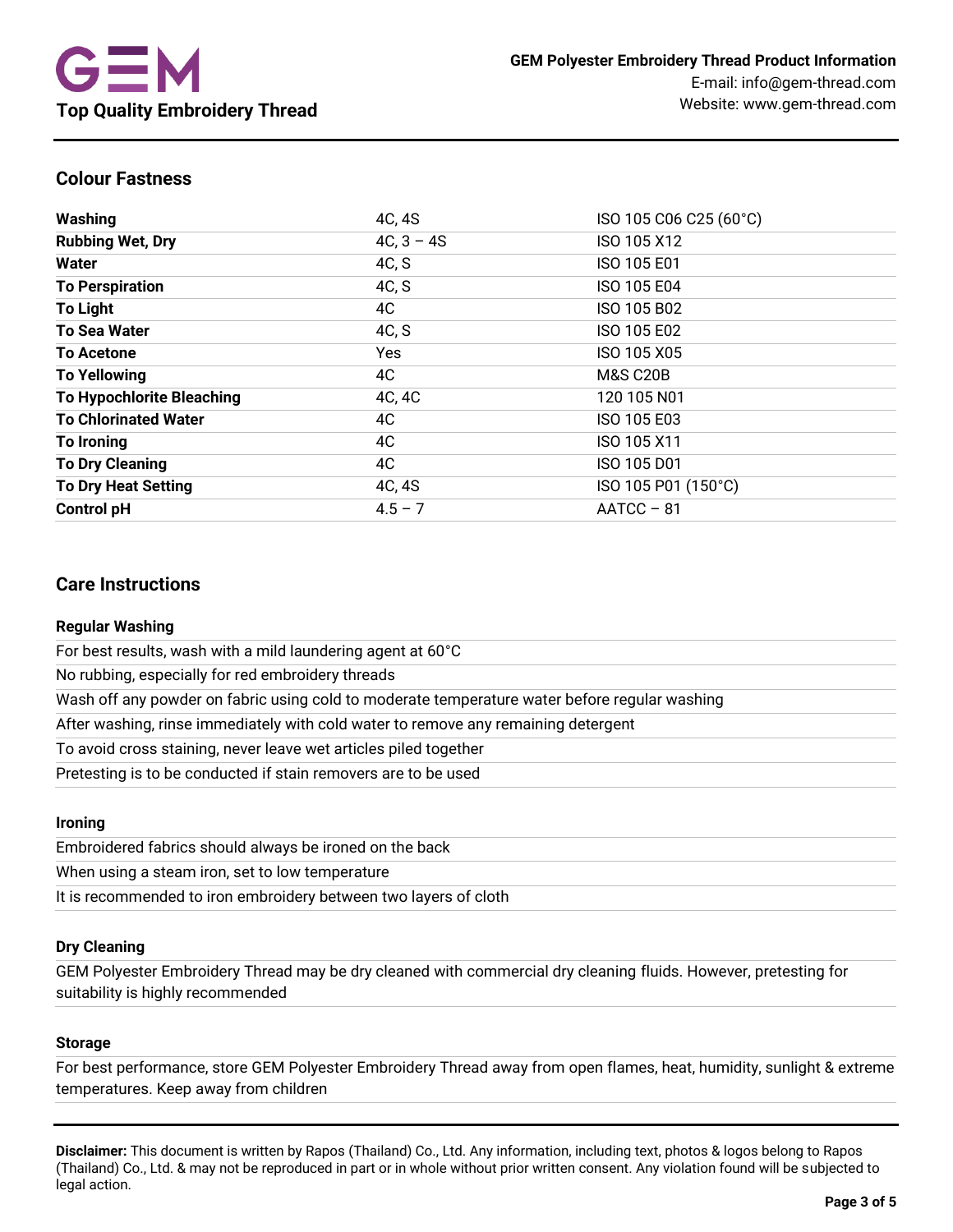# **Frequently Asked Questions**

- **Q Can I use GEM Polyester Embroidery Thread on all types of embroidery machine?**
- **A** Yes. GEM Polyester Embroidery Thread is fully compatible with both industrial & home use computer embroidery machines.

## **Q Can I use GEM Polyester Embroidery Thread on all sorts of fabrics?**

**A** Yes. GEM Polyester Embroidery Thread is highly durable & can be used on all sorts of fabrics. To ensure best performance, we always recommend pretesting before actual usage.

## **Q How is GEM Polyester Embroidery Thread different from other polyester threads?**

**A** GEM Polyester Embroidery Thread is specially designed for quality & ease of use, making it usable by both professionals & home users. It is also completely safe & free from harmful chemicals, which means it can be used in children's garments.

## **Q How is GEM Polyester Embroidery Thread different from rayon threads?**

**A** Compared to rayon threads, GEM Polyester Embroidery Thread is significantly stronger & more durable. This means less thread breakage & a much longer shelf life. Unlike rayon threads, GEM Polyester Embroidery Thread is also bleach resistant.

### **Q What certifications does GEM Polyester Embroidery Thread have?**

**A** GEM Polyester Embroidery Thread complies with the Oeko-Tex Standard 100 Class I certification, which means that it safe for children under the age of 3 & does not contain harmful chemicals. If you require any additional testing or certification, you can always reach out to us a[t info@gem-thread.com.](mailto:info@gem-thread.com)

### **Q Is pretesting requested before using GEM Polyester Embroidery Thread?**

**A** GEM Polyester Embroidery Thread is highly compatible with most fabrics & is very easy to use. However, as with any textile material, we strongly recommend you to always pretest before actual usage to avoid any problems that could potentially occur.

**Disclaimer:** This document is written by Rapos (Thailand) Co., Ltd. Any information, including text, photos & logos belong to Rapos (Thailand) Co., Ltd. & may not be reproduced in part or in whole without prior written consent. Any violation found will be subjected to legal action.